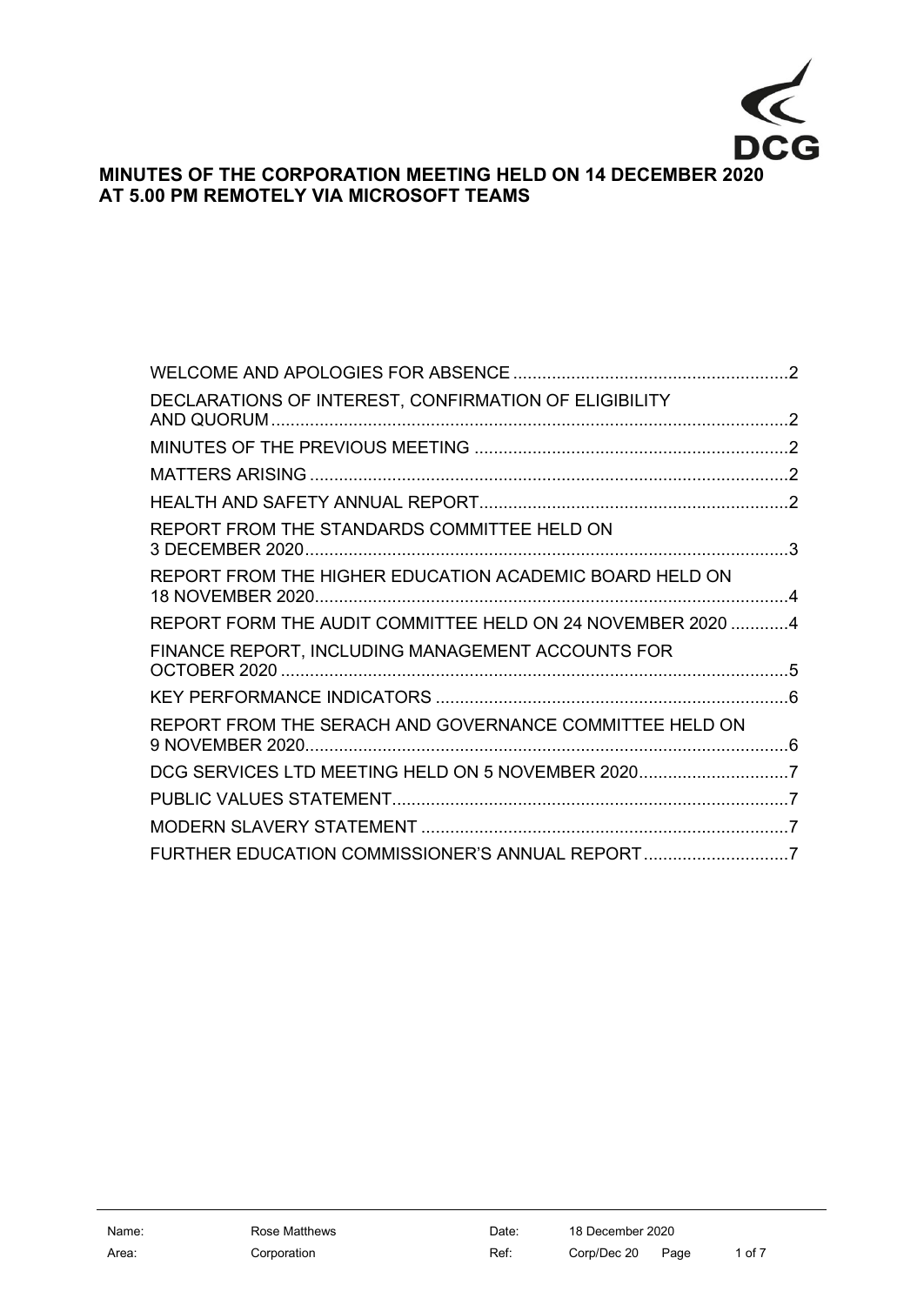

#### **MINUTES OF THE CORPORATION MEETING HELD ON MONDAY 14 DECEMBER 2020 AT 5.00 PM REMOTELY VIA MICROSOFT TEAMS**

- Present: Phil Dover (Chair), Alan Brady, Sue Bradley, John Clay, Hazel Clint, Andrew Cochrane, Stuart Ellis, Mike Kapur, Jane McNeil, Graham Schuhmacher, Kevin Slack, Mandie Stravino
- In attendance: Robert Bamford, Richard Eaton, April Hayhurst, Kate Martin, Heather Simcox Rose Matthews (Clerk)

*Having read the papers, Members submitted questions in advance of the meeting to the Executive, which are available separately.*

<span id="page-1-4"></span><span id="page-1-3"></span><span id="page-1-2"></span><span id="page-1-1"></span><span id="page-1-0"></span>

| <b>Action</b><br><b>Date</b><br><b>PART ONE - GENERAL MINUTES</b> |                                                                                                                                                                                                                                                                                                                                                                                                                   |           |      |
|-------------------------------------------------------------------|-------------------------------------------------------------------------------------------------------------------------------------------------------------------------------------------------------------------------------------------------------------------------------------------------------------------------------------------------------------------------------------------------------------------|-----------|------|
| 12/20-21                                                          | <b>WELCOME AND APOLOGIES FOR ABSENCE</b>                                                                                                                                                                                                                                                                                                                                                                          |           |      |
|                                                                   | Apologies for absence were received from Martyn Marples and Angela<br>Cruz.                                                                                                                                                                                                                                                                                                                                       |           |      |
| 13/20-21                                                          | DECLARATIONS OF INTEREST, CONFIRMATION OF ELIGIBILITY<br><b>AND QUORUM</b>                                                                                                                                                                                                                                                                                                                                        |           |      |
|                                                                   | All members were eligible and the meeting was quorate.                                                                                                                                                                                                                                                                                                                                                            |           |      |
|                                                                   | Mike Kapur declared an interest in the IoT item as a Trustee of the National<br>Space Centre.                                                                                                                                                                                                                                                                                                                     |           |      |
| 14/20-21                                                          | <b>MINUTES OF THE PREVIOUS MEETING</b>                                                                                                                                                                                                                                                                                                                                                                            |           |      |
|                                                                   | APPROVED: The minutes of the meeting held on 19 October 2020<br>were formally approved and signed as a true and accurate record.                                                                                                                                                                                                                                                                                  |           |      |
| 15/20-21                                                          | <b>MATTERS ARISING</b>                                                                                                                                                                                                                                                                                                                                                                                            |           |      |
| 06/20-21                                                          | The Vice Principal confirmed she had sent the Awarding Body<br>benchmarking through to John Clay in relation to the English and Maths<br>portfolio-based qualifications.                                                                                                                                                                                                                                          |           |      |
| 16/20-21                                                          | <b>HEALTH AND SAFETY ANNUAL REPORT</b>                                                                                                                                                                                                                                                                                                                                                                            |           |      |
|                                                                   | The Head of Health and Safety presented the Health and Safety Annual<br>Report and opened-up to Members for questions.                                                                                                                                                                                                                                                                                            |           |      |
|                                                                   | Questions related to the number of RIDDOR events reported – which<br>was due to enhanced monitoring and reporting. Members questioned if<br>they were doing enough to reduce these. Hazel Clint agreed to take the<br>action for discussion at the next Health and Safety link meeting, which<br>were happening much more regularly in light of the pandemic. She<br>would report back at the next Board meeting. | <b>HC</b> | 25/1 |
|                                                                   | Graham Schuhmacher questioned the near miss reporting and<br>wondered if this was being developed. The Head of Health and Safety                                                                                                                                                                                                                                                                                  |           |      |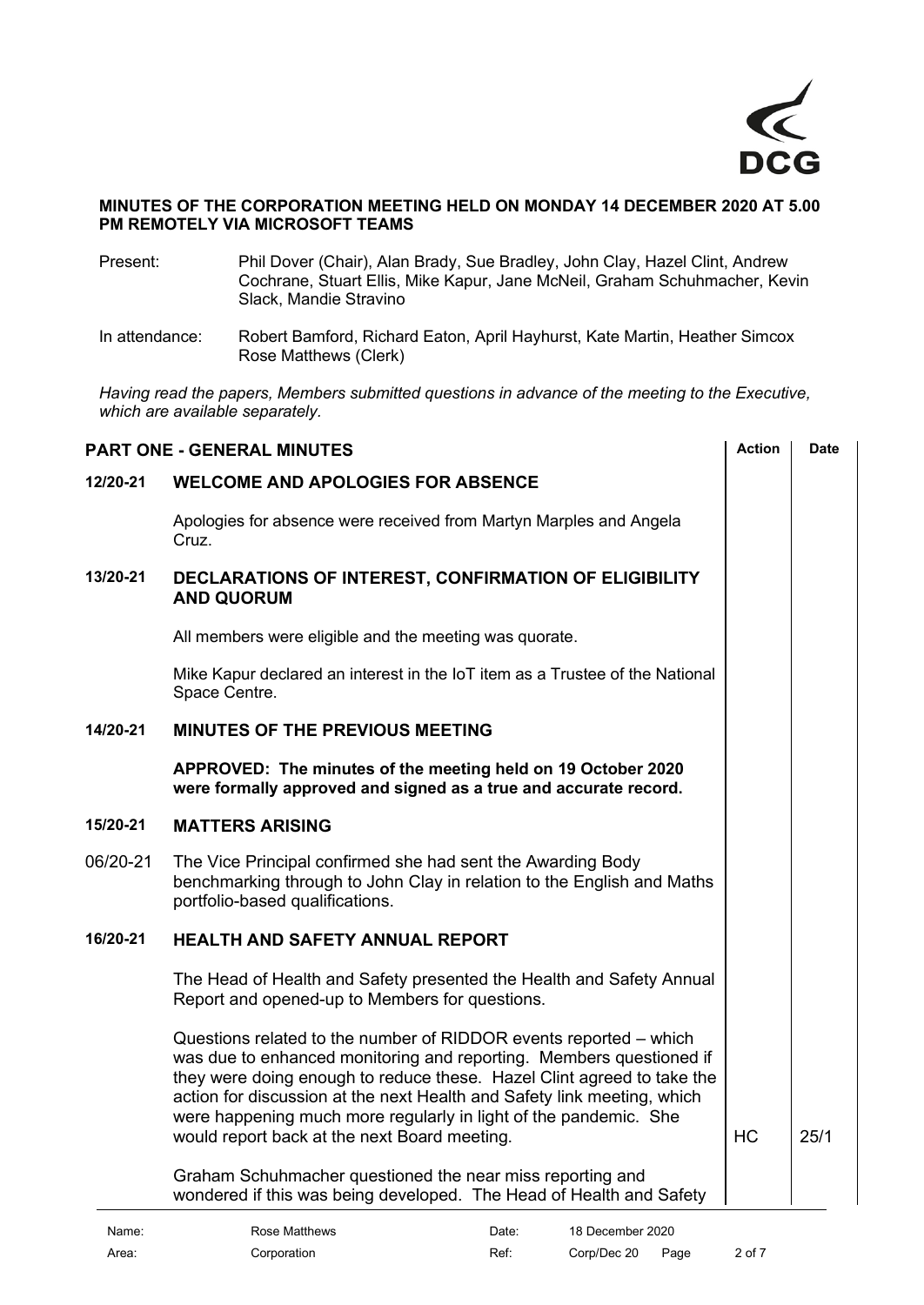confirmed the team would be focussing on the training and recording of all near misses and ensuring team members had the resources to make that possible.

Jane McNeil noted there were lots of description of measures, but wanted to see more on benchmarking and whether all staff would undergo the training. This was something the Head of Health and Safety picked up at his Link Governor meetings with Hazel Clint. Further time was required on this matter, but this had been limited due to Covid-19.

### **APPROVED: Corporation approved the Health, Safety and Environment Annual Report.**

The Head of Health and Safety provided an update on the incident which had taken place at the Hudson Building.

### **17/20-21 REPORT FROM THE STANDARDS COMMITTEE HELD ON 3 DECEMBER 2020**

<span id="page-2-0"></span>The Chair of the Standards Committee presented his report from the meeting held on 3 December 2020.

Members of the Committee received an overview of the Curriculum Strategy, Curriculum Teaching and Design Strategy and the Pastoral and Academic Support Strategy.

Hazel Clint questioned how the Group were reinforcing positive behaviours and resilience. The Committee Chair explained this was through the Tutorial programme, which had been moved to a Monday morning. The Vice Principal explained the tutorials focussed on barriers to attendance, breaking work down into tasks to take control of work patterns. Students' taking ownership of their own learning journey and understanding the choices they made. It reinforced positivity and confidence.

Hazel asked if the tutorial attendance was tracked. The Vice Principal confirmed attendance was tracked and 1-1 interventions put in place.

Members heard about the Joseph Wright Local Board which had met twice since September and focussed on admissions, A Level improvements and Covid-19 impact.

The Student Governor provided a verbal report which reinforced the feedback from a group of A-Level students at the Joseph Wright Local Board.

The Curriculum and Quality Risk Register was shared at the meeting.

An annual review of the Terms of Reference had taken place with minor revisions proposed.

**APPROVED: The Corporation approved the updated Standards Committee Terms of Reference**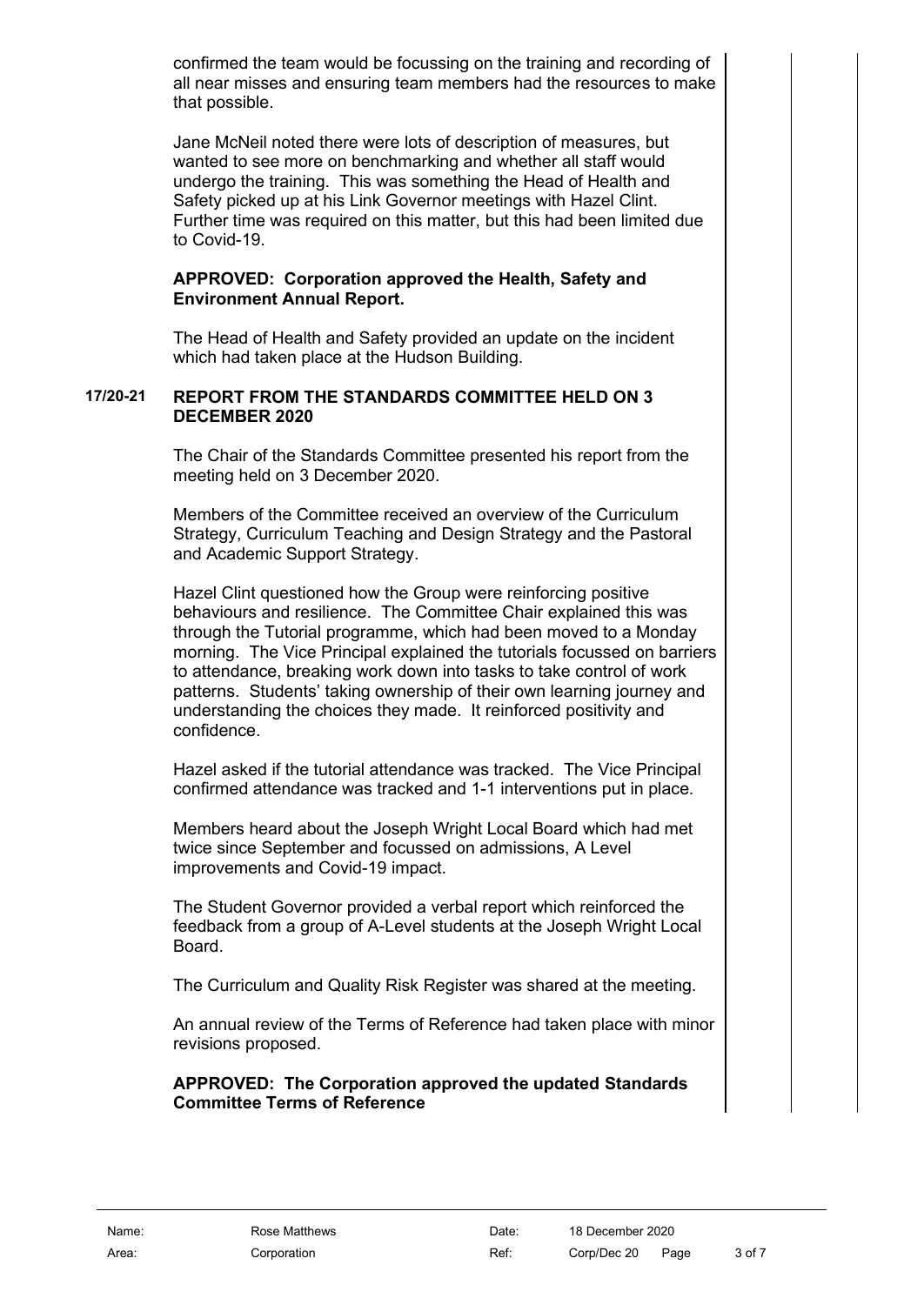### **18/20-21 REPORT FROM THE HIGHER EDUCATION ACADEMIC BOARD HELD ON 18 NOVEMBER 2020**

<span id="page-3-0"></span>The Chair summarised the Higher Education Academic Board held on 18 November 2020.

Enrolments had seen a slight increase on the previous year with 76 bursary awards made. The challenges in finding external examiners and an update on the Enhancement Plan were discussed.

The KPIs for higher education were shared, along with the Academic Risk Register. The Committee felt the College had a cautious approach to risk, but understood in the current circumstances.

A review of the HE Code had also taken place and reported at the meeting.

<span id="page-3-1"></span>An annual review of the Terms of Reference had taken place with no changes proposed since the meeting in May 2020.

### **19/20-21 REPORT FORM THE AUDIT COMMITTEE HELD ON 24 NOVEMBER 2020**

The Audit Committee Chair presented the report following the meeting held on 24 November 2020.

The External Auditors presented their draft report as the audit was not complete at that stage. There was one material adjustment relating to pension costs for a former SPH. The Committee asked the CFO to look if there were any contingent liabilities in the future.

The Financial Statements were consistent with the Management Accounts from period 12 (presented at the October meeting). Since the Audit Committee the Auditors had carried out a detailed review of going concern and stress testing the College.

The subsidiary accounts were approved at the DCG Services Ltd and MBS Ltd AGMs on 10 December 2020.

The Audit Committee Chair reiterated to the Board that going concern was a big issue now and the organisation had to convince the Auditors they had enough cashflow – with cashflow forecasts stress tested. He explained they had adequate cash, a lot of which was government funded.

The Committee Chair went on to highlight income and expenditure and explained the pension adjustment where the actuaries had calculated the future cost and the impact this had on the accounts, along with the EBITDA figure, profit and loss accounts and projected cashflow. All of which were discussed in detail with the Board.

The Committee Chair explained the balance sheet was strong considering the tough environment.

Stuart Ellis questioned how the final figure was achieved and the Committee Chair talked through the figures on page 8 of the accounts.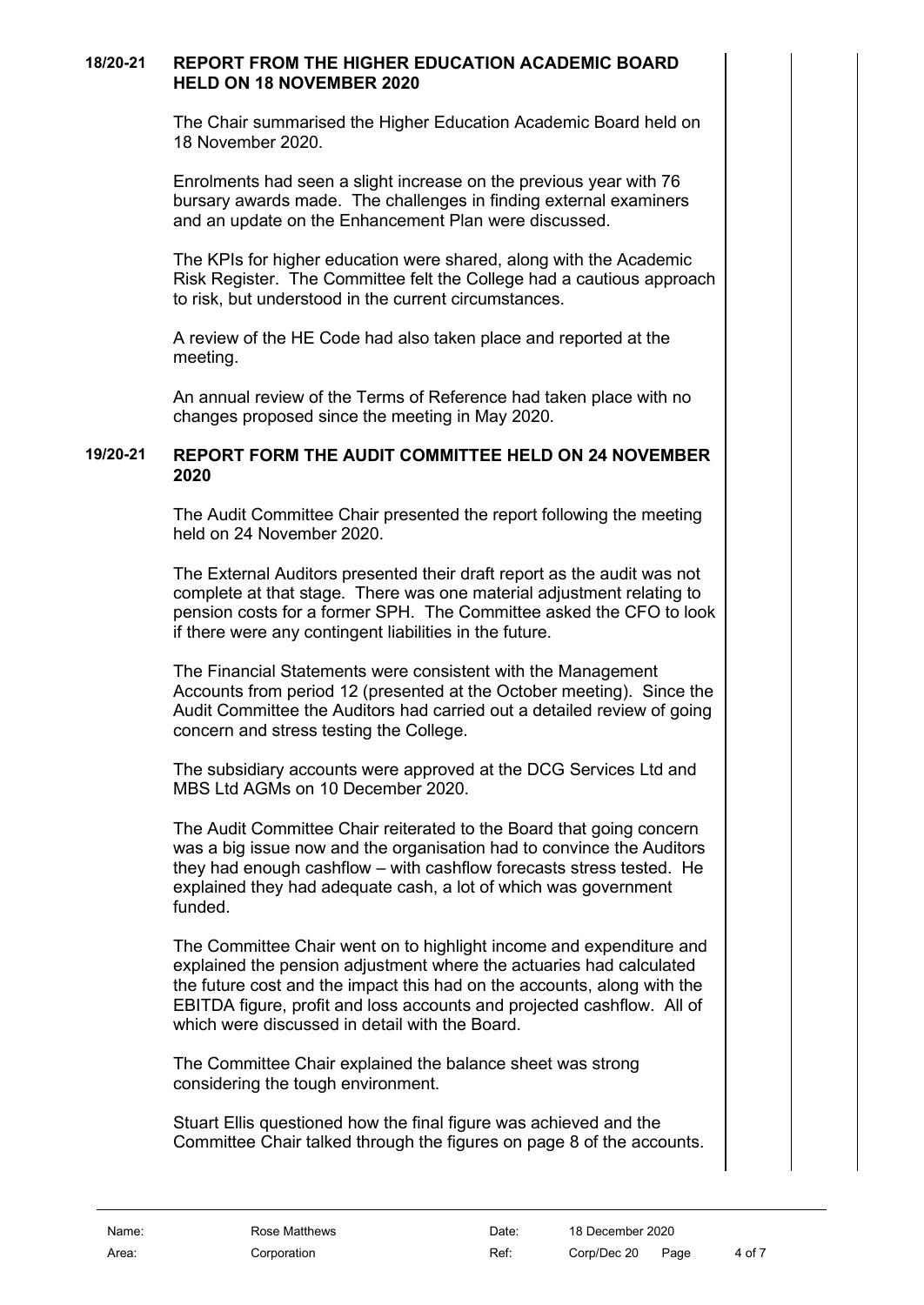**APPROVED: The Corporation approved the Financial Statements for 2019-20 which had been recommended by the Audit Committee at its meeting on 24 November 2020.**

**The Corporation reviewed the Financial Statements DCG Services Limited and MBS Ltd which had been approved at their respective AGMs.**

The Committee had reviewed the ESFA Self-Assessment Questionnaire and recommended to the Corporation for signature.

# **APPROVED: The Corporation approved the ESFA Self-Assessment Questionnaire for signature by the CEO and Chair.**

The Committee Chair appraised on the rest of the business at the meeting, which included the HE Risk Register, Data Protection and the Audit Committee's Annual Report.

Members asked a number of questions around the Corporate Risk Register, particularly in relation to risks not being mitigated down despite the range of controls in place.

A thorough review of the Risk Register had taken place with risks regraded due to Covid-19 impact. Globally the risk of Covid-19 was not mitigated, therefore its impact affected a lot of the risks.

### **20/20-21 FINANCE REPORT, INCLUDING MANAGEMENT ACCOUNTS FOR OCTOBER 2020**

<span id="page-4-0"></span>The CFO summarised his Finance report and presented the Period 3 Management Accounts.

Members noted an updated cashflow forecast had been sent to the ESFA and the CFO advised of a recent conference meeting with the ESFA Account Management team.

At period 3 the Group were down on AEB compared against 19-20. They were trying to do more online and distanced delivery and looked to be on track to hit the apprenticeship budget.

Commercial income was down due to underoccupancy of the nursery due to Covid-19 requirements.

The Group were experiencing more pay costs due to agency staffing, but these were offset by non-pay and a small round of redundancies which took place in November.

In October capital monies were received with a requirement to spend by March 2021. However, the ESFA have since confirmed the Group have until September 2021 to spend.

A request for T Level funding had been successful and a bid for Salix funding (decarbonisation) had been submitted.

Andrew Cochrane questioned the staffing costs linked with the KPIs and the CFO agreed to investigate and respond to Andrew direct. RE 25/01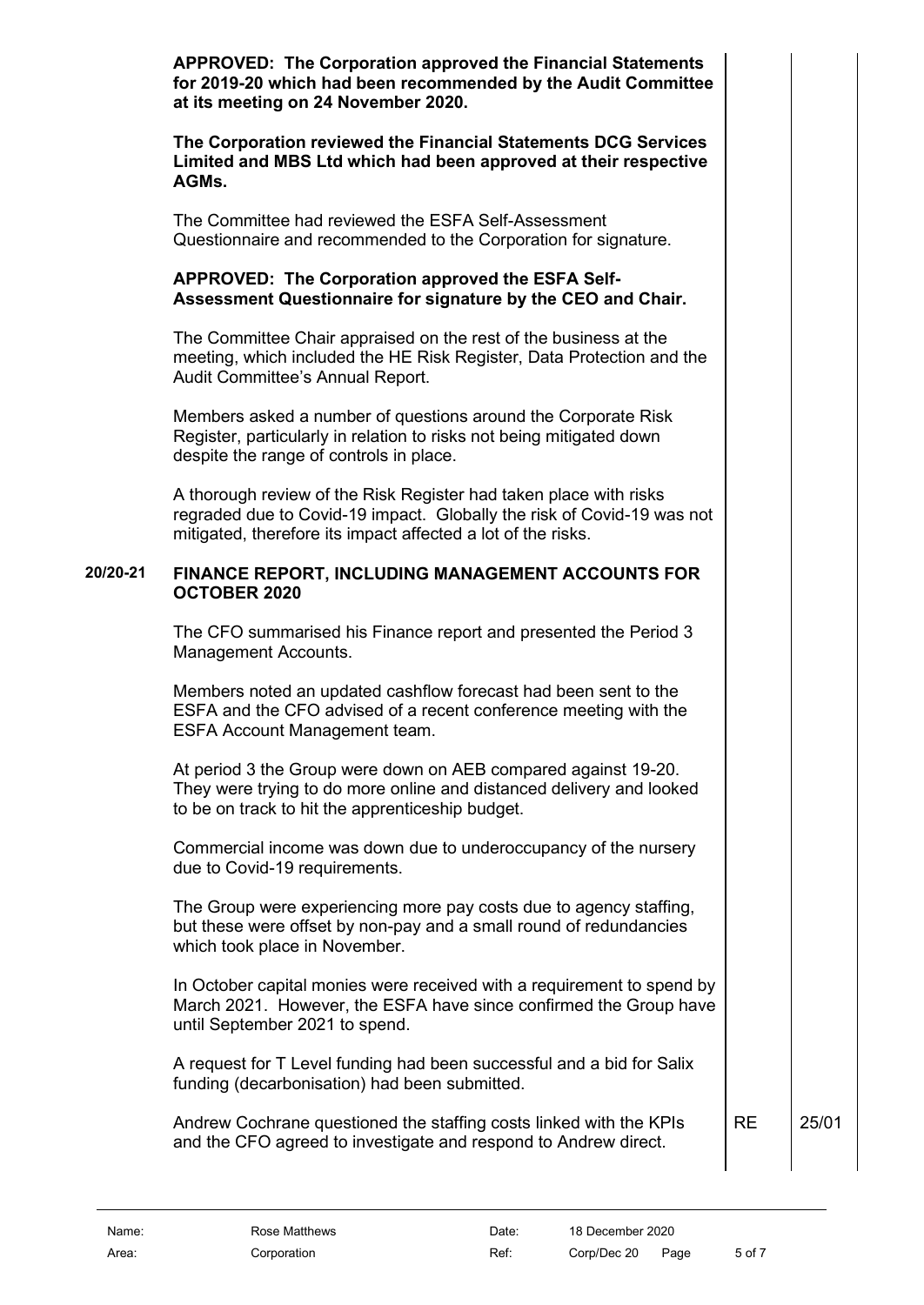The Group had been put forward Stage 1 of a bid to be part of an IoT, linked with two LEP areas and the Vice Principal provided a full update of the programme.

A procurement exercise had taken place for the Group's security provider, with Constant Security achieving the best overall score.

**APPROVED: The Corporation approved the appointment of Constant Security as the Group's security provider from 1 May 2021 onwards.**

# **21/20-21 KEY PERFORMANCE INDICATORS**

<span id="page-5-0"></span>The Deputy CEO shared the Group's Key Performance Indicators.

Financial health had already been covered in the previous agenda item.

Attendance was looking very good at 90% for 16-18 and 91% for 19+, particularly given the current climate. Other colleges had indicated they had struggled with adult attendance, but students at DCG wanted to be on site. Very positive overall.

<span id="page-5-1"></span>Actual retention was positive, exceeding the 20-21 target.

### **22/20-21 REPORT FROM THE SERACH AND GOVERNANCE COMMITTEE HELD ON 9 NOVEMBER 2020**

A review of terms of office, proposed the following for re-appointment:

- Hazel Clint to 31 January 2023
- Andrew Cochrane to 10 February 2023
- Sue Bradley to 31 April 2023
- Martyn Marples to 29 October 2023
- Alan Brady to 10 November 2023

# **APPROVED: The Corporation approved the re-appointment of the aforementioned for a further two years.**

# **APPROVED: Phil Dover to replace Janet Morgan as a Director of MBS Limited.**

To ensure stability on the Board, the Committee recommended Phil Dover's eight-year term be extended by a further two years until 31 July 2023.

# **APPROVED: The Corporation approved the extension of Phil Dover's term to 31 July 2023.**

It was further recommended the Chair of Audit Committee, Kevin Slack, be asked to continue, noting he had also exceeded the eight-year term, to 31 July 2023.

### **APPROVED: The Corporation approved the extension of Kevin Slack's term to 31 July 2023.**

The contribution of the co-opted Governor, Rosslyn Green was discussed and review and it was proposed to extend her term to 31 July 2023.